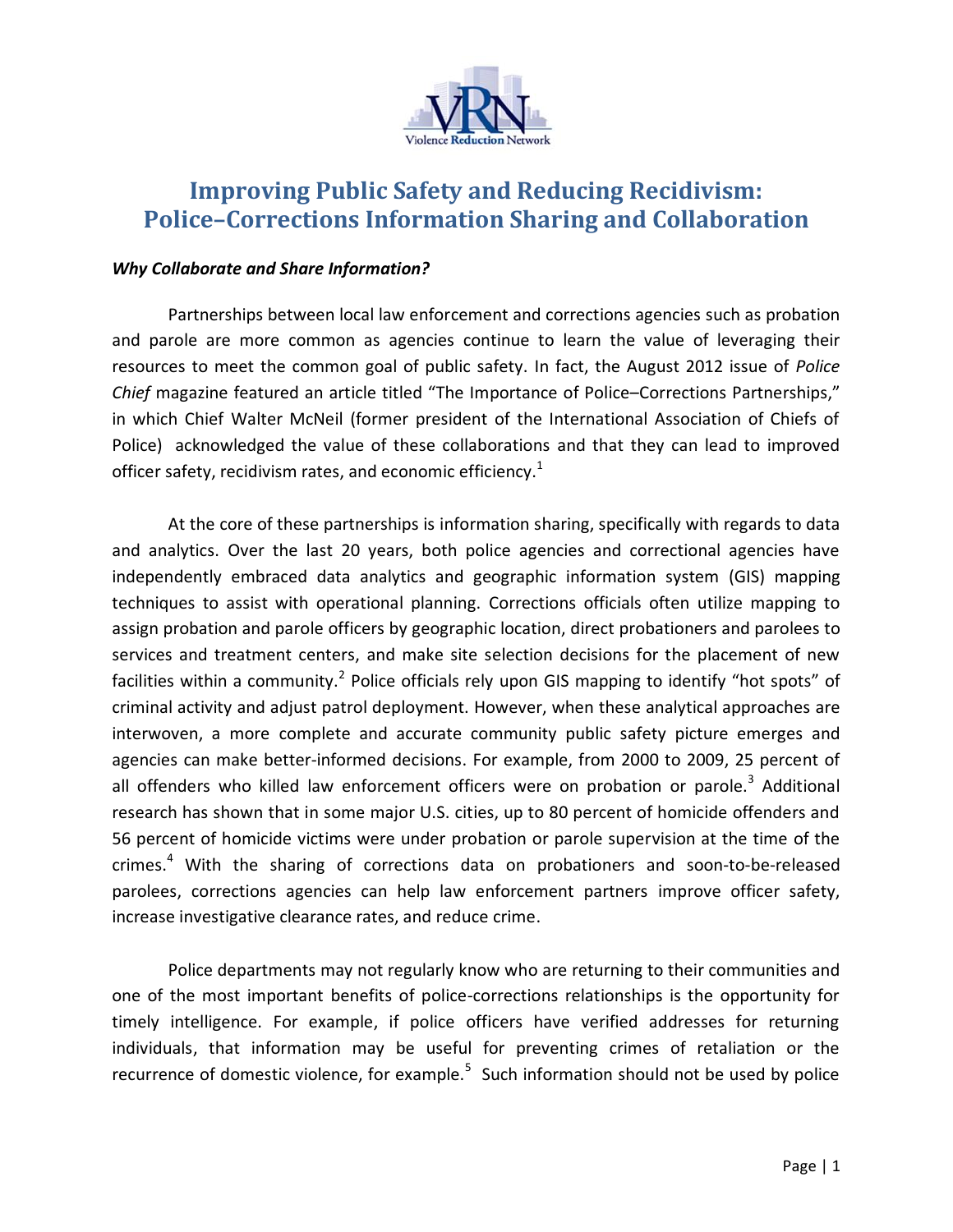

to "keep tabs" on probationers and returning prisoners, but rather to pursue the public safety needs of the community.

In addition, many police departments are developing reentry strategies or participating in reentry task forces. Having this common platform of information is critical to ensuring all team operations are synchronized to best support returning individuals and/or probationers. "*Prisoner Reentry and Community Policing: Strategies for Enhancing Public Safety,"* is a document issued by the U.S. Department of Justice, Office of Community Oriented Policing Services and the Urban Institute that identifies evidence-based opportunities for collaboration in this area.<sup>6</sup> The report notes that research suggests that law enforcement's direct discussions with reentering prisoners and probationers about the range of sanctions for unlawful behavior as well as incentives for staying clean and drug free increase the odds of compliance. Furthermore, the document goes on to state:

*"Information exchange among police and parole officers can create new opportunities to intervene proactively and to mobilize resources in response to circumstances or behaviors that threaten stability or compliance with the conditions of supervision.*  Further, sharing information can advance efforts to enforce accountability by ensuring *that appropriate sanctions are meted out quickly and consistently in response to noncompliant behavior." (p.26)*

# *What Do Information Sharing Partnerships Look Like?*

Recent research on the prevalence of law enforcement agencies collaborating with probation and parole agencies indicates that "information sharing and specialized enforcement partnerships were the most common partnership types, partnerships were more common with adult and juvenile probation than with adult parole, and partnerships remain predominantly informal."<sup>7</sup> While informal partnerships through handshakes or long-standing working relationships are beneficial and encouraged, there is added value for agencies to formalize these relationships through memoranda of understanding (MOUs).

MOUs are developed to outline the purpose of a relationship, the goal of the effort, and responsibilities, expectations, performance metrics, and actions; serve to facilitate concrete agreements of partnerships between police and corrections agencies; and can promote understanding about information sharing capabilities and capacities. For example, MOUs can detail who can access different types of data and when; when, how, and in what format data can be transferred (e.g., Excel files versus Word files); exactly what data fields can be shared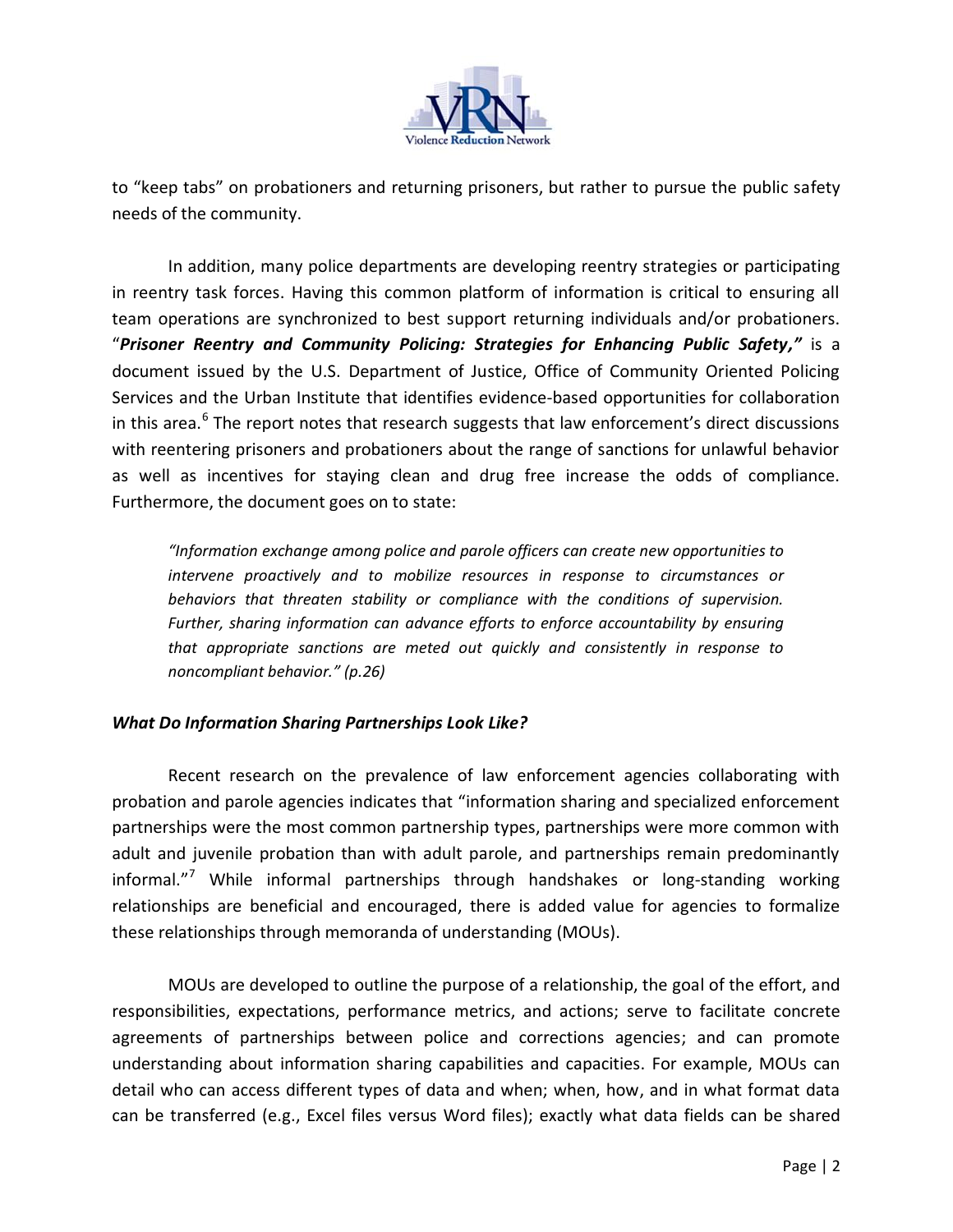

(e.g., date of birth, height, weight, or personal appearance—scars, marks and tattoos); data storage details (e.g., security of data storage after transfer, access to data, or length of time data will be kept); and reports that will be generated from the data (e.g., monthly maps of crime data overlaid with maps of parolees' release addresses).

## *What Kind of Information Can Be Shared?*

The types of Information sharing between police and corrections agencies can range from simple Excel spreadsheets that organize data to sophisticated GIS mapping and data analytics. The types of data shared between police and corrections agencies may include the following:

- Parolees' addresses after release
- Neighborhood-level and block-level crime data
- Sex offender registration data (addresses)
- Gang affiliation information
- Social networking information (e.g., links between individuals in crime networks)
- Maps that overlay probationers' addresses and time-bounded crime data
- Criminal history reports, including mugshots
- Probation and parole cases databases

# *How Have Agencies Done This Effectively?*

Anecdotal success stories of information sharing police-corrections partnerships abound. One such example is the BJA-supported Maryland Crime Mapping and Analysis Program led by Washington College. The program's Maryland Offender Management System (MOMS) mapping initiative is of particular note. MOMS is a sophisticated database that draws data from several state sources, including Maryland Community Supervision Parole & Probation cases, Department of Juvenile Services cases, Maryland court warrants, Maryland Sex Offender Registry and Travel Paths, Washington DC, Court Services and Offender Supervision Agency cases (parole and probation), and the Baltimore City Gun Registry.<sup>8</sup> MOMS is a secure Webbased application that allows criminal justice professionals to search, retrieve, analyze, map, and download data about individuals on adult parole or probation, individuals who have juvenile offender records, and registered sex offenders, as well as several other offender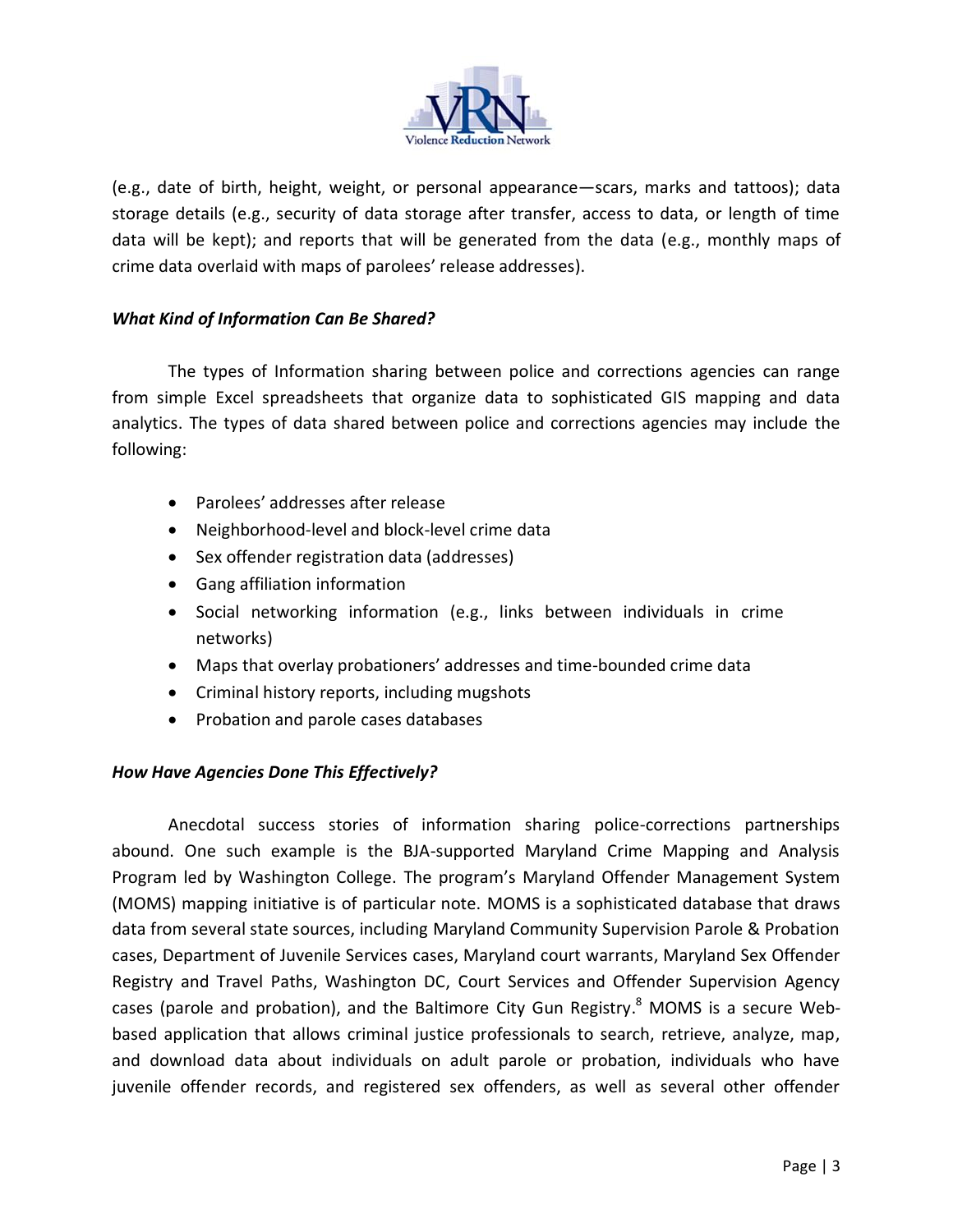

databases. Users can "mouse over" a map symbol to quickly view case data and mugshots. When criminal justice officials log in to MOMS, they can:

- Search for an address and then find offenders from every database who live within a given distance of that address
- Develop a photo lineup of potential suspects in the area near a crime scene
- Gain situational awareness for officer safety when planning field operations
- Export offender lists for further investigation
- View photographs of offenders
- Search for offenders recently released from prison
- Search for recently issued warrants for people residing in their jurisdictions

## *Other considerations for agencies considering police-corrections collaboration:*

- $\clubsuit$  Law enforcement and corrections agencies operate within disparate systems. Agencies should examine technology to conduct federated searches across systems to provide the ability to conduct searches of data across systems.
- Most sharing between law enforcement and corrections is a one-way street, with law enforcement accessing corrections data and, less often, corrections/probation and parole accessing law enforcement investigative and intelligence systems.
- $\clubsuit$  Agencies must consider privacy concerns associated with any information sharing arrangement and establish appropriate business rules for data: for example, how long after arrest or release from probation/parole an individual's information will be considered for inclusion/examination as it relates to new criminal activity.

## *Available Resources*

Various resources exist to support police and correction agencies in information sharing initiatives:

 The Department of Justice's Mapping and Analysis for Public Safety (MAPS) program has shaped the use of mapping technologies throughout public safety. The MAPS program funds research that uses GIS, statistical analysis, and analysis of geospatial data toward the following goals: more effective deployment of police; better use of public safety resources; stronger crime policies; and greater understanding of crime. More information on the MAPS program can be found online at: [http://www.nij.gov/topics/technology/maps/Pages/welcome.aspx.](http://www.nij.gov/topics/technology/maps/Pages/welcome.aspx)